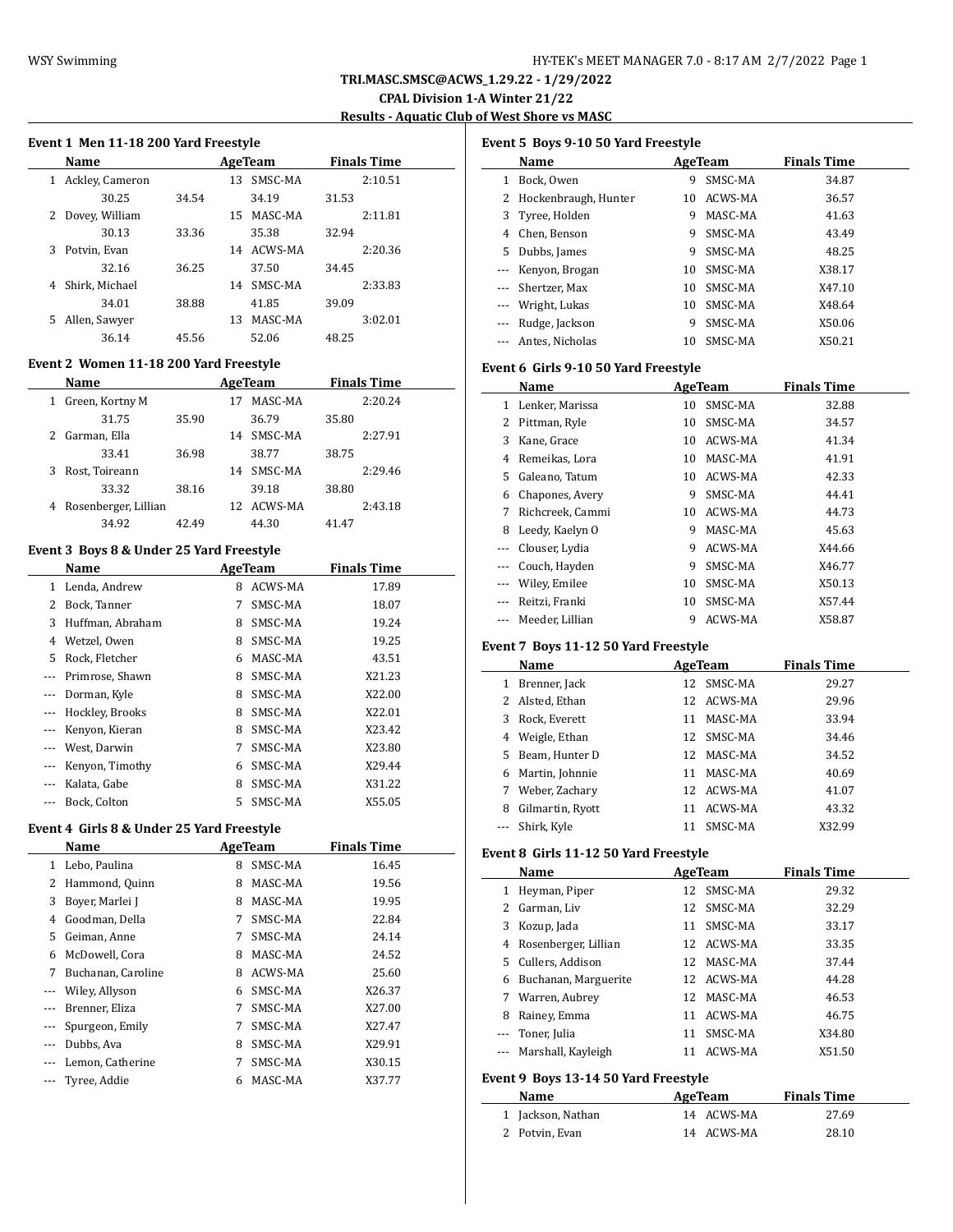**CPAL Division 1-A Winter 21/22**

**Results - Aquatic Club of West Shore vs MASC**

|   | (Event 9 Boys 13-14 50 Yard Freestyle)                                                                                                   |         |                    |                                      |
|---|------------------------------------------------------------------------------------------------------------------------------------------|---------|--------------------|--------------------------------------|
|   | Name                                                                                                                                     |         |                    | <b>Example 2 AgeTeam</b> Finals Time |
|   | 3 Gelwicks, Eli                                                                                                                          |         | 13 SMSC-MA         | 29.65                                |
|   | 4 Hopkins, Elijah                                                                                                                        |         | 13 MASC-MA         | 31.82                                |
|   | 5 Rudge, Weston                                                                                                                          |         | 13 SMSC-MA         | 32.97                                |
|   | 6 Ram, Yogidh                                                                                                                            |         | 13 SMSC-MA         | 34.63                                |
|   | Event 10 Girls 13-14 50 Yard Freestyle                                                                                                   |         |                    |                                      |
|   | Name<br>$\mathcal{L}^{\mathcal{L}}$ and $\mathcal{L}^{\mathcal{L}}$ are the set of the set of the set of the $\mathcal{L}^{\mathcal{L}}$ |         |                    | AgeTeam Finals Time                  |
|   | 1 Rost, Toireann                                                                                                                         |         | 14 SMSC-MA         | 29.76                                |
|   | 2 Chen, Carina                                                                                                                           |         | 13 SMSC-MA         | 32.95                                |
|   | Event 12 Girls 15 & Over 50 Yard Freestyle                                                                                               |         |                    |                                      |
|   | Name                                                                                                                                     |         |                    | <b>Example 2 AgeTeam</b> Finals Time |
|   | 1 Hostetter, Kyleigh                                                                                                                     |         | 17 SMSC-MA         | 27.31                                |
|   | 2 Brenner, Maggie                                                                                                                        |         | 15 SMSC-MA         | 27.71                                |
|   | 3 Peterson, Rhiannon                                                                                                                     |         | 17 MASC-MA         | 31.14                                |
|   | 4 Edeburn, Veronica                                                                                                                      |         | 15 MASC-MA         | 35.72                                |
|   | Event 13 Boys 8 & Under 25 Yard Breaststroke                                                                                             |         |                    |                                      |
|   | Name                                                                                                                                     |         |                    | AgeTeam Finals Time                  |
|   | 1 Lenda, Andrew                                                                                                                          |         | 8 ACWS-MA          | 26.26                                |
|   | 2 Hockley, Brooks                                                                                                                        |         | 8 SMSC-MA          | 27.11                                |
|   | 3 Fry, Ian                                                                                                                               |         | 8 ACWS-MA          | 28.40                                |
|   | 4 Gilmore, Brayden                                                                                                                       |         | 8 ACWS-MA          | 30.14                                |
|   | 5 Kenyon, Kieran                                                                                                                         |         | 8 SMSC-MA          | 32.08                                |
|   | Event 14 Girls 8 & Under 25 Yard Breaststroke                                                                                            |         |                    |                                      |
|   | Name                                                                                                                                     |         |                    | <b>Example 2 AgeTeam</b> Finals Time |
|   | 1 Lebo, Paulina                                                                                                                          |         | 8 SMSC-MA          | 27.89                                |
|   | 2 Buchanan, Caroline                                                                                                                     |         | 8 ACWS-MA          | 34.81                                |
|   | --- Goodman, Della                                                                                                                       |         | 7 SMSC-MA          | DQ                                   |
|   |                                                                                                                                          |         |                    |                                      |
|   | Non-simultaneous kick                                                                                                                    |         |                    |                                      |
|   | Event 15 Boys 9-10 50 Yard Breaststroke                                                                                                  |         |                    |                                      |
|   | <b>AgeTeam</b><br>Name                                                                                                                   |         |                    | <b>Finals Time</b>                   |
|   | 1 Kenyon, Brogan                                                                                                                         |         | 10 SMSC-MA         | 50.76                                |
|   | 2 Dopp, Jackson                                                                                                                          |         | 9 ACWS-MA          | 51.03                                |
|   | 3 Rudge, Jackson                                                                                                                         |         | 9 SMSC-MA          | 1:01.76                              |
|   | --- Chen, Benson                                                                                                                         | 9       | SMSC-MA            | DQ                                   |
|   | Arms two strokes underwater                                                                                                              |         |                    |                                      |
|   | Event 16 Girls 9-10 50 Yard Breaststroke                                                                                                 |         |                    |                                      |
|   | Name                                                                                                                                     |         | AgeTeam            | <b>Finals Time</b>                   |
|   | 1 Pittman, Ryle                                                                                                                          |         | 10 SMSC-MA         | 46.20                                |
|   | 2 Hockley, Verona                                                                                                                        | 10      | SMSC-MA            | 47.17                                |
|   | 3 Peters, Adriana                                                                                                                        | 10      | ACWS-MA            | 49.09                                |
|   | 4 Westhafer, Alexis                                                                                                                      | 9       | ACWS-MA            | 56.81                                |
| 5 | Miller, Isabella                                                                                                                         | 10      | MASC-MA            | 58.12                                |
| 6 | Galeano, Tatum                                                                                                                           | 10      | ACWS-MA            | 58.60                                |
|   | 7 Hollenshead, Sloane                                                                                                                    | 9       | MASC-MA            | 1:06.51                              |
| 8 | Couch, Hayden                                                                                                                            | 9       | SMSC-MA            | 1:12.40                              |
|   | --- Kennedy, Mai                                                                                                                         | 10      | SMSC-MA            | X46.76                               |
|   | --- Schmidt, Elise<br>--- Meeder, Lillian                                                                                                | 10<br>9 | ACWS-MA<br>ACWS-MA | X1:16.85<br><b>XDQ</b>               |

#### **Event 17 Boys 11-12 50 Yard Breaststroke**

|   | Name             |    | AgeTeam    | <b>Finals Time</b> |
|---|------------------|----|------------|--------------------|
| 1 | Pittman, Ayden   |    | 12 SMSC-MA | 41.95              |
|   | 2 Brown, Luke    | 11 | ACWS-MA    | 44.19              |
| 3 | Shirk, Kyle      | 11 | SMSC-MA    | 45.62              |
|   | 4 Zeis, Logan    | 11 | MASC-MA    | 47.67              |
|   | 5 Weber, Zachary |    | 12 ACWS-MA | 59.40              |
| 6 | Clouser, Sawyer  | 11 | ACWS-MA    | 1:07.05            |
|   | Craw, Matthew    |    | 11 ACWS-MA | XD <sub>0</sub>    |
|   | Scissors kick    |    |            |                    |

## **Event 18 Girls 11-12 50 Yard Breaststroke**

|   | <b>Name</b>            | AgeTeam       | <b>Finals Time</b> |  |
|---|------------------------|---------------|--------------------|--|
| 1 | Garman, Liv            | 12 SMSC-MA    | 40.54              |  |
|   | 2 Toner, Julia         | SMSC-MA<br>11 | 45.65              |  |
|   | 3 Edwards, Gwyneth     | 12 ACWS-MA    | 49.14              |  |
| 4 | Chen, Vivian           | SMSC-MA<br>11 | 51.68              |  |
|   | 5 Buchanan, Marguerite | 12 ACWS-MA    | 55.98              |  |
|   | --- Rainey, Emma       | ACWS-MA<br>11 | X54.96             |  |
|   | --- Coyne, Olivia      | ACWS-MA<br>11 | DO.                |  |
|   | One hand touch         |               |                    |  |

## **Event 19 Boys 13-14 100 Yard Breaststroke**

|              | Name            |       |    | AgeTeam    | <b>Finals Time</b> |  |  |
|--------------|-----------------|-------|----|------------|--------------------|--|--|
| $\mathbf{1}$ | Jackson, Nathan |       |    | 14 ACWS-MA | 1:27.38            |  |  |
|              | 39.22           | 48.16 |    |            |                    |  |  |
| 2            | Shirk, Michael  |       | 14 | SMSC-MA    | 1:31.89            |  |  |
|              | 43.40           | 48.49 |    |            |                    |  |  |
| 3            | Zheng, Victor   |       | 13 | SMSC-MA    | 1:32.69            |  |  |
|              | 44.12           | 48.57 |    |            |                    |  |  |
| 4            | Mason, Logan    |       | 13 | SMSC-MA    | 1:34.51            |  |  |
|              | 44.74           | 49.77 |    |            |                    |  |  |
| 5.           | Allen, Sawyer   |       | 13 | MASC-MA    | 1:43.55            |  |  |
|              | 47.71           | 55.84 |    |            |                    |  |  |
|              | Ram, Yogidh     |       | 13 | SMSC-MA    | XD <sub>0</sub>    |  |  |
|              | One hand touch  |       |    |            |                    |  |  |
|              | 51.85           | 59.21 |    |            |                    |  |  |

## **Event 20 Girls 13-14 100 Yard Breaststroke**

| Name             |       | AgeTeam    | <b>Finals Time</b> |
|------------------|-------|------------|--------------------|
| 1 Garman, Ella   |       | 14 SMSC-MA | 1:26.22            |
| 41.06            | 45.16 |            |                    |
| 2 McCarty, Allie |       | 13 SMSC-MA | 1:41.38            |
| 47.02            | 54.36 |            |                    |

#### **Event 21 Boys 15 & Over 100 Yard Breaststroke**

| <b>Name</b>      | AgeTeam |  |            | <b>Finals Time</b> |  |
|------------------|---------|--|------------|--------------------|--|
| 1 Dovey, William |         |  | 15 MASC-MA | 1:21.10            |  |
| 38.15            | 42.95   |  |            |                    |  |

#### **Event 22 Girls 15 & Over 100 Yard Breaststroke**

| <b>Name</b>       |       |    | AgeTeam    | <b>Finals Time</b> |  |  |
|-------------------|-------|----|------------|--------------------|--|--|
| 1 Green, Kortny M |       | 17 | MASC-MA    | 1:13.91            |  |  |
| 34.60             | 39.31 |    |            |                    |  |  |
| 2 Lenker, Haley   |       |    | 16 SMSC-MA | 1:26.50            |  |  |
| 41.42             | 45.08 |    |            |                    |  |  |
| 3 Brenner, Maggie |       |    | 15 SMSC-MA | 1:31.23            |  |  |
| 42.72             | 48.51 |    |            |                    |  |  |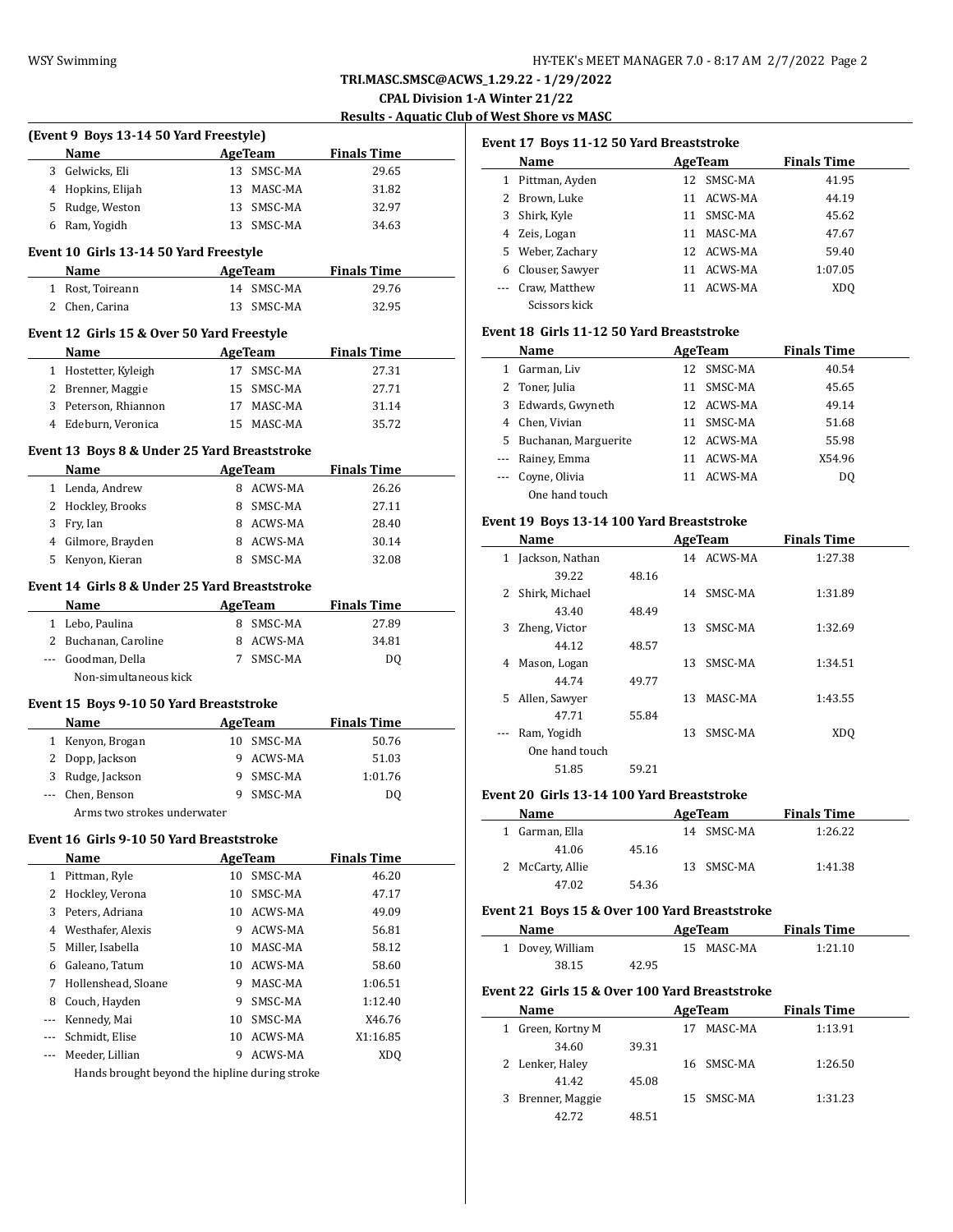# **CPAL Division 1-A Winter 21/22**

**Results - Aquatic Club of West Shore vs MASC**

| Event 23 Boys 8 & Under 50 Yard Freestyle  |         |                |                    | --- Anthony, Brielle                    |         | 10 MASC-MA     | <b>DFS</b>         |
|--------------------------------------------|---------|----------------|--------------------|-----------------------------------------|---------|----------------|--------------------|
| Name                                       |         | AgeTeam        | <b>Finals Time</b> | Declared false start                    |         |                |                    |
| 1 Wetzel, Owen                             |         | 8 SMSC-MA      | 43.24              | Event 27 Boys 11-12 100 Yard Freestyle  |         |                |                    |
| 2 Huffman, Abraham                         |         | 8 SMSC-MA      | 44.69              | Name                                    |         | <b>AgeTeam</b> | <b>Finals Time</b> |
| 3 Bertram, Beckham                         |         | 7 ACWS-MA      | 46.60              | 1 Brenner, Jack                         |         | 12 SMSC-MA     | 1:05.08            |
|                                            |         |                |                    |                                         |         |                |                    |
| 4 Gilmore, Brayden                         |         | 8 ACWS-MA      | 50.19              | 31.24                                   | 33.84   |                |                    |
| 5 Dorman, Kyle                             |         | 8 SMSC-MA      | 55.21              | 2 Alsted, Ethan                         |         | 12 ACWS-MA     | 1:12.66            |
| 6 Fry, Ian                                 |         | 8 ACWS-MA      | 56.86              | 33.78                                   | 38.88   |                |                    |
| --- Kenyon, Kieran                         |         | 8 SMSC-MA      | X57.90             | 3 Weigle, Ethan                         |         | 12 SMSC-MA     | 1:16.90            |
| Event 24 Girls 8 & Under 50 Yard Freestyle |         |                |                    | 36.22                                   | 40.68   |                |                    |
| Name                                       |         | <b>AgeTeam</b> | <b>Finals Time</b> | 4 Zeis, Logan                           |         | 11 MASC-MA     | 1:17.90            |
| 1 Lebo, Paulina                            |         | 8 SMSC-MA      | 40.60              | 36.49                                   | 41.41   |                |                    |
| 2 Hammond, Quinn                           |         | 8 MASC-MA      | 49.83              | 5 Rock, Everett                         |         | 11 MASC-MA     | 1:19.06            |
| 3 McDowell, Cora                           |         | 8 MASC-MA      | 55.16              | 36.67                                   | 42.39   |                |                    |
| 4 Wiley, Allyson                           |         | 6 SMSC-MA      | 59.56              | 6 Beam, Hunter D                        |         | 12 MASC-MA     | 1:23.31            |
| 5 Lemon, Catherine                         |         | 7 SMSC-MA      |                    | 38.80                                   | 44.51   |                |                    |
|                                            |         |                | 1:06.19            | 7 Redding, Andrew                       |         | 11 SMSC-MA     | 1:28.77            |
| Event 25 Boys 9-10 100 Yard Freestyle      |         |                |                    | 42.23                                   | 46.54   |                |                    |
| Name                                       |         | AgeTeam        | <b>Finals Time</b> | 8 Clouser, Sawyer                       |         | 11 ACWS-MA     | 1:31.13            |
| 1 Kimmel, Matthew                          |         | 9 SMSC-MA      | 1:17.84            | 40.51                                   | 50.62   |                |                    |
| 36.17                                      | 41.67   |                |                    | 9 Weber, Zachary                        |         | 12 ACWS-MA     | 1:45.05            |
| 2 Bock, Owen                               |         | 9 SMSC-MA      | 1:21.45            | 47.49                                   | 57.56   |                |                    |
| 38.05                                      | 43.40   |                |                    | --- Gilmartin, Ryott                    |         | 11 ACWS-MA     | X1:54.95           |
| 3 Dopp, Jackson                            |         | 9 ACWS-MA      | 1:26.40            | 53.13                                   | 1:01.82 |                |                    |
| 38.53                                      | 47.87   |                |                    | --- Craw, Matthew                       |         | 11 ACWS-MA     | X1:57.95           |
| 4 Hockenbraugh, Hunter                     |         | 10 ACWS-MA     | 1:26.65            | 54.37                                   | 1:03.58 |                |                    |
| 38.37                                      | 48.28   |                |                    | Event 28 Girls 11-12 100 Yard Freestyle |         |                |                    |
| 5 Tyree, Holden                            |         | 9 MASC-MA      | 1:37.67            |                                         |         |                |                    |
| 45.81                                      | 51.86   |                |                    | Name                                    |         | <b>AgeTeam</b> | <b>Finals Time</b> |
| 6 Rudge, Jackson                           |         | 9 SMSC-MA      | 1:54.76            | 1 Heyman, Piper                         |         | 12 SMSC-MA     | 1:07.75            |
|                                            |         |                |                    | 31.79                                   | 35.96   |                |                    |
| 53.34                                      | 1:01.42 |                | X1:53.66           | 2 Murphy, Jillian                       |         | 12 SMSC-MA     | 1:16.82            |
| --- Dubbs, James                           |         | 9 SMSC-MA      |                    | 36.68                                   | 40.14   |                |                    |
| 52.81                                      | 1:00.85 |                |                    | 3 McCurdy, Elizabeth                    |         | 11 ACWS-MA     | 1:22.98            |
| Event 26 Girls 9-10 100 Yard Freestyle     |         |                |                    | 39.24                                   | 43.74   |                |                    |
| Name                                       |         | <b>AgeTeam</b> | <b>Finals Time</b> | 4 Coyne, Olivia                         |         | 11 ACWS-MA     | 1:26.00            |
| 1 Lenker, Marissa                          |         | 10 SMSC-MA     | 1:14.40            | 41.65                                   | 44.35   |                |                    |
| 35.21                                      | 39.19   |                |                    | 5 Cullers, Addison                      |         | 12 MASC-MA     | 1:34.27            |
| 2 Hockley, Verona                          |         | 10 SMSC-MA     | 1:20.49            | 40.07                                   | 54.20   |                |                    |
| 37.79                                      | 42.70   |                |                    | 6 Warren, Aubrey                        |         | 12 MASC-MA     | 2:01.23            |
| 3 Kozup, Peyton                            |         | 9 SMSC-MA      | 1:22.86            | 7 Marshall, Kayleigh                    |         | 11 ACWS-MA     | 2:02.39            |
| 38.86                                      | 44.00   |                |                    | 55.91                                   | 1:06.48 |                |                    |
| 4 Galeano, Tatum                           |         | 10 ACWS-MA     | 1:32.64            | --- Buchanan, Marguerite                |         | 12 ACWS-MA     | X1:40.99           |
| 43.23                                      | 49.41   |                |                    | 48.23                                   | 52.76   |                |                    |
| 5 Kane, Grace                              |         | 10 ACWS-MA     | 1:40.30            | Event 29 Boys 13-14 100 Yard Freestyle  |         |                |                    |
| 49.03                                      |         |                |                    |                                         |         |                |                    |
| 6 Leedy, Kaelyn O                          | 51.27   | 9 MASC-MA      | 1:43.58            | Name                                    |         | AgeTeam        | <b>Finals Time</b> |
|                                            |         |                |                    | 1 Potvin, Evan                          |         | 14 ACWS-MA     | 1:02.86            |
| 48.33                                      | 55.25   |                |                    | 30.93                                   | 31.93   |                |                    |
| 7 Richcreek, Cammi                         |         | 10 ACWS-MA     | 1:49.21            | 2 Jackson, Nathan                       |         | 14 ACWS-MA     | 1:06.78            |
| 53.14                                      | 56.07   |                |                    | 32.66                                   | 34.12   |                |                    |
| --- Westhafer, Alexis                      |         | 9 ACWS-MA      | X1:45.06           | 3 Zheng, Victor                         |         | 13 SMSC-MA     | 1:08.11            |
| 50.65                                      | 54.41   |                |                    | 33.41                                   | 34.70   |                |                    |
| --- Clouser, Lydia                         |         | 9 ACWS-MA      | X1:45.22           | 4 Gelwicks, Eli                         |         | 13 SMSC-MA     | 1:09.44            |
| 50.49                                      | 54.73   |                |                    | 32.82                                   | 36.62   |                |                    |
| --- Schmidt, Elise                         |         | 10 ACWS-MA     | X2:16.00           | 5 Mason, Logan                          |         | 13 SMSC-MA     | 1:10.75            |
|                                            |         |                |                    | 2204                                    | 2771    |                |                    |

|   | Declared false start<br>Event 27 Boys 11-12 100 Yard Freestyle |         |            |                    |  |
|---|----------------------------------------------------------------|---------|------------|--------------------|--|
|   | <b>Name</b>                                                    |         | AgeTeam    | <b>Finals Time</b> |  |
|   | 1 Brenner, Jack                                                |         | 12 SMSC-MA | 1:05.08            |  |
|   | 31.24                                                          | 33.84   |            |                    |  |
|   | 2 Alsted, Ethan                                                |         | 12 ACWS-MA | 1:12.66            |  |
|   | 33.78                                                          | 38.88   |            |                    |  |
|   | 3 Weigle, Ethan                                                |         | 12 SMSC-MA | 1:16.90            |  |
|   | 36.22                                                          | 40.68   |            |                    |  |
|   | 4 Zeis, Logan                                                  |         | 11 MASC-MA | 1:17.90            |  |
|   | 36.49                                                          | 41.41   |            |                    |  |
|   | 5 Rock, Everett                                                |         | 11 MASC-MA | 1:19.06            |  |
|   | 36.67                                                          | 42.39   |            |                    |  |
|   | 6 Beam, Hunter D                                               |         | 12 MASC-MA | 1:23.31            |  |
|   | 38.80                                                          | 44.51   |            |                    |  |
| 7 | Redding, Andrew                                                |         | 11 SMSC-MA | 1:28.77            |  |
|   | 42.23                                                          | 46.54   |            |                    |  |
| 8 | Clouser, Sawyer                                                |         | 11 ACWS-MA | 1:31.13            |  |
|   | 40.51                                                          | 50.62   |            |                    |  |
| 9 | Weber, Zachary                                                 |         | 12 ACWS-MA | 1:45.05            |  |
|   | 47.49                                                          | 57.56   |            |                    |  |
|   | Gilmartin, Ryott                                               |         | 11 ACWS-MA | X1:54.95           |  |
|   | 53.13                                                          | 1:01.82 |            |                    |  |
|   | Craw, Matthew                                                  |         | 11 ACWS-MA | X1:57.95           |  |
|   | 54.37                                                          | 1:03.58 |            |                    |  |
|   |                                                                |         |            |                    |  |

# **Event 28 Girls 11-12 100 Yard Freestyle**

|    | Name                 |         |                 | AgeTeam    | <b>Finals Time</b> |
|----|----------------------|---------|-----------------|------------|--------------------|
| 1  | Heyman, Piper        |         |                 | 12 SMSC-MA | 1:07.75            |
|    | 31.79                | 35.96   |                 |            |                    |
| 2  | Murphy, Jillian      |         |                 | 12 SMSC-MA | 1:16.82            |
|    | 36.68                | 40.14   |                 |            |                    |
| 3  | McCurdy, Elizabeth   |         | 11              | ACWS-MA    | 1:22.98            |
|    | 39.24                | 43.74   |                 |            |                    |
| 4  | Coyne, Olivia        |         | 11              | ACWS-MA    | 1:26.00            |
|    | 41.65                | 44.35   |                 |            |                    |
| 5. | Cullers, Addison     |         | 12 <sup>1</sup> | MASC-MA    | 1:34.27            |
|    | 40.07                | 54.20   |                 |            |                    |
| 6  | Warren, Aubrey       |         | 12              | MASC-MA    | 2:01.23            |
| 7  | Marshall, Kayleigh   |         |                 | 11 ACWS-MA | 2:02.39            |
|    | 55.91                | 1:06.48 |                 |            |                    |
|    | Buchanan, Marguerite |         |                 | 12 ACWS-MA | X1:40.99           |
|    | 48.23                | 52.76   |                 |            |                    |
|    |                      |         |                 |            |                    |

# **Event 29 Boys 13-14 100 Yard Freestyle**

|    | Name            |       |    | AgeTeam    | <b>Finals Time</b> |
|----|-----------------|-------|----|------------|--------------------|
| 1  | Potvin, Evan    |       | 14 | ACWS-MA    | 1:02.86            |
|    | 30.93           | 31.93 |    |            |                    |
| 2  | Jackson, Nathan |       |    | 14 ACWS-MA | 1:06.78            |
|    | 32.66           | 34.12 |    |            |                    |
| 3  | Zheng, Victor   |       | 13 | SMSC-MA    | 1:08.11            |
|    | 33.41           | 34.70 |    |            |                    |
| 4  | Gelwicks, Eli   |       | 13 | SMSC-MA    | 1:09.44            |
|    | 32.82           | 36.62 |    |            |                    |
| 5. | Mason, Logan    |       | 13 | SMSC-MA    | 1:10.75            |
|    | 33.04           | 37.71 |    |            |                    |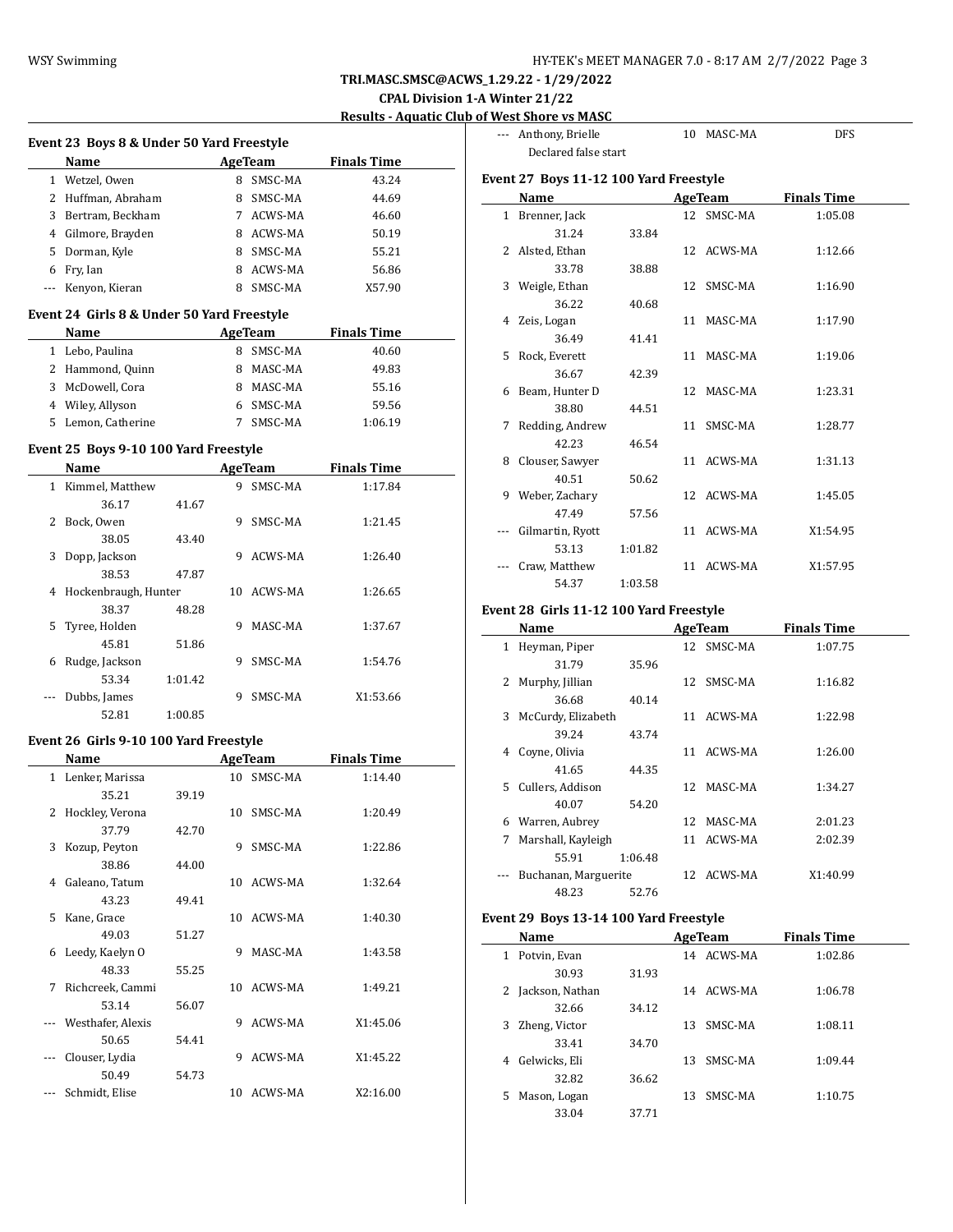**CPAL Division 1-A Winter 21/22**

**Results - Aquatic Club of West Shore vs MASC**

|              | (Event 29 Boys 13-14 100 Yard Freestyle)                                                                                                                                                                                      |    |                       |                    |  |
|--------------|-------------------------------------------------------------------------------------------------------------------------------------------------------------------------------------------------------------------------------|----|-----------------------|--------------------|--|
|              | Name AgeTeam                                                                                                                                                                                                                  |    |                       | <b>Finals Time</b> |  |
|              | 6 Allen, Sawyer                                                                                                                                                                                                               |    | 13 MASC-MA            | 1:18.94            |  |
|              | 37.13<br>41.81                                                                                                                                                                                                                |    |                       |                    |  |
|              | Event 30 Girls 13-14 100 Yard Freestyle                                                                                                                                                                                       |    |                       |                    |  |
|              | Name                                                                                                                                                                                                                          |    | <b>AgeTeam</b>        | <b>Finals Time</b> |  |
| $\mathbf{1}$ | McCarty, Allie                                                                                                                                                                                                                | 13 | SMSC-MA               | 59.56              |  |
|              | 2 Chen, Carina                                                                                                                                                                                                                | 13 | SMSC-MA               | 1:06.19            |  |
|              |                                                                                                                                                                                                                               |    |                       |                    |  |
|              | Event 32 Girls 15 & Over 100 Yard Freestyle                                                                                                                                                                                   |    |                       | <b>Finals Time</b> |  |
|              | Name                                                                                                                                                                                                                          |    | AgeTeam<br>15 MASC-MA |                    |  |
|              | 1 Edeburn, Veronica                                                                                                                                                                                                           | 17 | SMSC-MA               | 49.83<br>55.16     |  |
|              | 2 Hostetter, Kyleigh                                                                                                                                                                                                          |    |                       |                    |  |
|              | Event 33 Boys 8 & Under 25 Yard Backstroke                                                                                                                                                                                    |    |                       |                    |  |
|              | Name and the same of the same of the same of the same of the same of the same of the same of the same of the same of the same of the same of the same of the same of the same of the same of the same of the same of the same |    | <b>AgeTeam</b>        | <b>Finals Time</b> |  |
|              | 1 Wetzel, Owen                                                                                                                                                                                                                |    | 8 SMSC-MA             | 22.39              |  |
|              | 2 Primrose, Shawn                                                                                                                                                                                                             | 8. | SMSC-MA               | 24.64              |  |
|              | 3 Bertram, Beckham                                                                                                                                                                                                            |    | 7 ACWS-MA             | 24.66              |  |
|              | 4 Dorman, Kyle                                                                                                                                                                                                                | 8  | SMSC-MA               | 27.32              |  |
|              | 5 Gilmore, Brayden                                                                                                                                                                                                            |    | 8 ACWS-MA             | 27.57              |  |
|              | --- West, Darwin                                                                                                                                                                                                              | 7  | SMSC-MA               | X27.26             |  |
|              | --- Bock, Colton                                                                                                                                                                                                              | 5  | SMSC-MA               | X34.02             |  |
|              | --- Kenyon, Timothy                                                                                                                                                                                                           | 6  | SMSC-MA               | X36.73             |  |
|              | --- Kalata, Gabe                                                                                                                                                                                                              | 8. | SMSC-MA               | X37.20             |  |
| ---          | Fry, Ian                                                                                                                                                                                                                      | 8. | ACWS-MA               | DQ                 |  |
|              | Did not finish on back                                                                                                                                                                                                        |    |                       |                    |  |
|              | Rock, Fletcher                                                                                                                                                                                                                |    | 6 MASC-MA             | DQ                 |  |
|              | Did not finish on back                                                                                                                                                                                                        |    |                       |                    |  |
|              | Event 34 Girls 8 & Under 25 Yard Backstroke                                                                                                                                                                                   |    |                       |                    |  |
|              | Name                                                                                                                                                                                                                          |    | AgeTeam               | <b>Finals Time</b> |  |
|              | 1 Hammond, Quinn                                                                                                                                                                                                              |    | 8 MASC-MA             | 24.34              |  |
|              | 2 Goodman, Della                                                                                                                                                                                                              | 7  | SMSC-MA               | 25.14              |  |
|              | 3 Boyer, Marlei J                                                                                                                                                                                                             |    | 8 MASC-MA             | 25.35              |  |
|              | 4 Brenner, Eliza                                                                                                                                                                                                              | 7  | SMSC-MA               | 27.10              |  |
|              | 5 Buchanan, Caroline                                                                                                                                                                                                          |    | 8 ACWS-MA             | 28.11              |  |
|              | 6 Spurgeon, Emily                                                                                                                                                                                                             | 7  | SMSC-MA               | 29.28              |  |
|              | 7 McDowell, Cora                                                                                                                                                                                                              |    | 8 MASC-MA             | 31.46              |  |
| ---          | Geiman, Anne                                                                                                                                                                                                                  | 7  | SMSC-MA               | X28.50             |  |
| ---          | Wiley, Allyson                                                                                                                                                                                                                | 6  | SMSC-MA               | X30.95             |  |
|              | Tyree, Addie                                                                                                                                                                                                                  | 6  | MASC-MA               | X47.42             |  |
|              | Dubbs, Ava                                                                                                                                                                                                                    | 8  | SMSC-MA               | XDQ                |  |
|              | Did not finish on back                                                                                                                                                                                                        |    |                       |                    |  |
|              | Event 35 Boys 9-10 50 Yard Backstroke                                                                                                                                                                                         |    |                       |                    |  |
|              | Name                                                                                                                                                                                                                          |    | AgeTeam               | <b>Finals Time</b> |  |
| $\mathbf{1}$ | Hockenbraugh, Hunter                                                                                                                                                                                                          | 10 | ACWS-MA               | 50.72              |  |
| 2            | Dubbs, James                                                                                                                                                                                                                  | 9  | SMSC-MA               | 55.93              |  |
| 3            | Tyree, Holden                                                                                                                                                                                                                 | 9  | MASC-MA               | 58.90              |  |
|              | 4 Wright, Lukas                                                                                                                                                                                                               | 10 | SMSC-MA               | 1:03.84            |  |
| $---$        | Shertzer, Max                                                                                                                                                                                                                 | 10 | SMSC-MA               | X59.28             |  |
| ---          | Antes, Nicholas                                                                                                                                                                                                               | 10 | SMSC-MA               | DQ                 |  |
|              | No touch at turn                                                                                                                                                                                                              |    |                       |                    |  |

--- Chen, Benson 9 SMSC-MA XDQ

Shoulders past vertical toward breast

|          | Event 36 Girls 9-10 50 Yard Backstroke |    |         |                    |  |  |  |  |  |
|----------|----------------------------------------|----|---------|--------------------|--|--|--|--|--|
|          | Name                                   |    | AgeTeam | <b>Finals Time</b> |  |  |  |  |  |
| 1        | Hockley, Verona                        | 10 | SMSC-MA | 41.24              |  |  |  |  |  |
| 2        | Couch, Hayden                          | 9  | SMSC-MA | 53.63              |  |  |  |  |  |
| 3        | Remeikas, Lora                         | 10 | MASC-MA | 54.04              |  |  |  |  |  |
| 4        | Wiley, Emilee                          | 10 | SMSC-MA | 54.44              |  |  |  |  |  |
| 5        | Richcreek, Cammi                       | 10 | ACWS-MA | 54.55              |  |  |  |  |  |
| 6        | Westhafer, Alexis                      | 9  | ACWS-MA | 58.96              |  |  |  |  |  |
| 7        | Leedy, Kaelyn O                        | 9  | MASC-MA | 1:01.29            |  |  |  |  |  |
| ---      | Chapones, Avery                        | 9  | SMSC-MA | X52.65             |  |  |  |  |  |
| $\cdots$ | Reitzi, Franki                         | 10 | SMSC-MA | X1:04.00           |  |  |  |  |  |
|          | Schmidt, Elise                         | 10 | ACWS-MA | X1:09.60           |  |  |  |  |  |
|          | Kane, Grace                            | 10 | ACWS-MA | XDO                |  |  |  |  |  |
|          | Shoulders past vertical toward breast  |    |         |                    |  |  |  |  |  |
| $---$    | Meeder, Lillian                        | 9  | ACWS-MA | XDQ                |  |  |  |  |  |
|          | False start                            |    |         |                    |  |  |  |  |  |
|          | Clouser, Lydia                         | 9  | ACWS-MA | DQ                 |  |  |  |  |  |
|          | Did not finish on back                 |    |         |                    |  |  |  |  |  |

## **Event 37 Boys 11-12 50 Yard Backstroke**

|    | Name             |    | AgeTeam    | <b>Finals Time</b> |  |
|----|------------------|----|------------|--------------------|--|
| 1  | Pittman, Ayden   | 12 | SMSC-MA    | 37.10              |  |
|    | Brown, Luke      | 11 | ACWS-MA    | 42.94              |  |
| 3  | Rock. Everett    | 11 | MASC-MA    | 44.55              |  |
| 4  | Gilmartin, Ryott | 11 | ACWS-MA    | 47.51              |  |
| 5. | Martin, Johnnie  | 11 | MASC-MA    | 48.49              |  |
| 6  | Beam, Hunter D   | 12 | MASC-MA    | 50.99              |  |
| 7  | Clouser, Sawyer  | 11 | ACWS-MA    | 51.62              |  |
| 8  | Redding, Andrew  | 11 | SMSC-MA    | 53.88              |  |
|    | Craw. Matthew    | 11 | ACWS-MA    | X1:01.15           |  |
|    | Weigle, Ethan    |    | 12 SMSC-MA | DO.                |  |
|    | No touch at turn |    |            |                    |  |

## **Event 38 Girls 11-12 50 Yard Backstroke**

|   | Name                 |    | AgeTeam    | <b>Finals Time</b> |  |
|---|----------------------|----|------------|--------------------|--|
| 1 | Murphy, Jillian      |    | 12 SMSC-MA | 40.55              |  |
|   | 2 Edwards, Gwyneth   | 12 | ACWS-MA    | 41.51              |  |
| 3 | Rosenberger, Lillian |    | 12 ACWS-MA | 42.55              |  |
| 4 | Chen, Vivian         | 11 | SMSC-MA    | 43.32              |  |
|   | 5 McCurdy, Elizabeth | 11 | ACWS-MA    | 45.56              |  |
| 6 | Toner, Julia         | 11 | SMSC-MA    | 46.46              |  |
| 7 | Cullers, Addison     | 12 | MASC-MA    | 49.92              |  |
| 8 | Warren, Aubrey       | 12 | MASC-MA    | 57.10              |  |
|   | Coyne, Olivia        | 11 | ACWS-MA    | X48.34             |  |
|   | Marshall, Kayleigh   | 11 | ACWS-MA    | X1:02.00           |  |
|   | Rainey, Emma         | 11 | ACWS-MA    | X1:08.68           |  |

## **Event 39 Boys 13-14 100 Yard Backstroke**

|   | Name             |       | AgeTeam    | <b>Finals Time</b> |  |
|---|------------------|-------|------------|--------------------|--|
| 1 | Ackley, Cameron  |       | 13 SMSC-MA | 1:05.34            |  |
|   | 31.31            | 34.03 |            |                    |  |
|   | 2 Trimmer, Aidan |       | 14 ACWS-MA | 1:19.59            |  |
|   | 38.01            | 41.58 |            |                    |  |
|   | 3 Gelwicks, Eli  |       | 13 SMSC-MA | 1:25.23            |  |
|   | 1:25.40          |       |            |                    |  |
| 4 | Ram, Yogidh      |       | 13 SMSC-MA | 1:35.65            |  |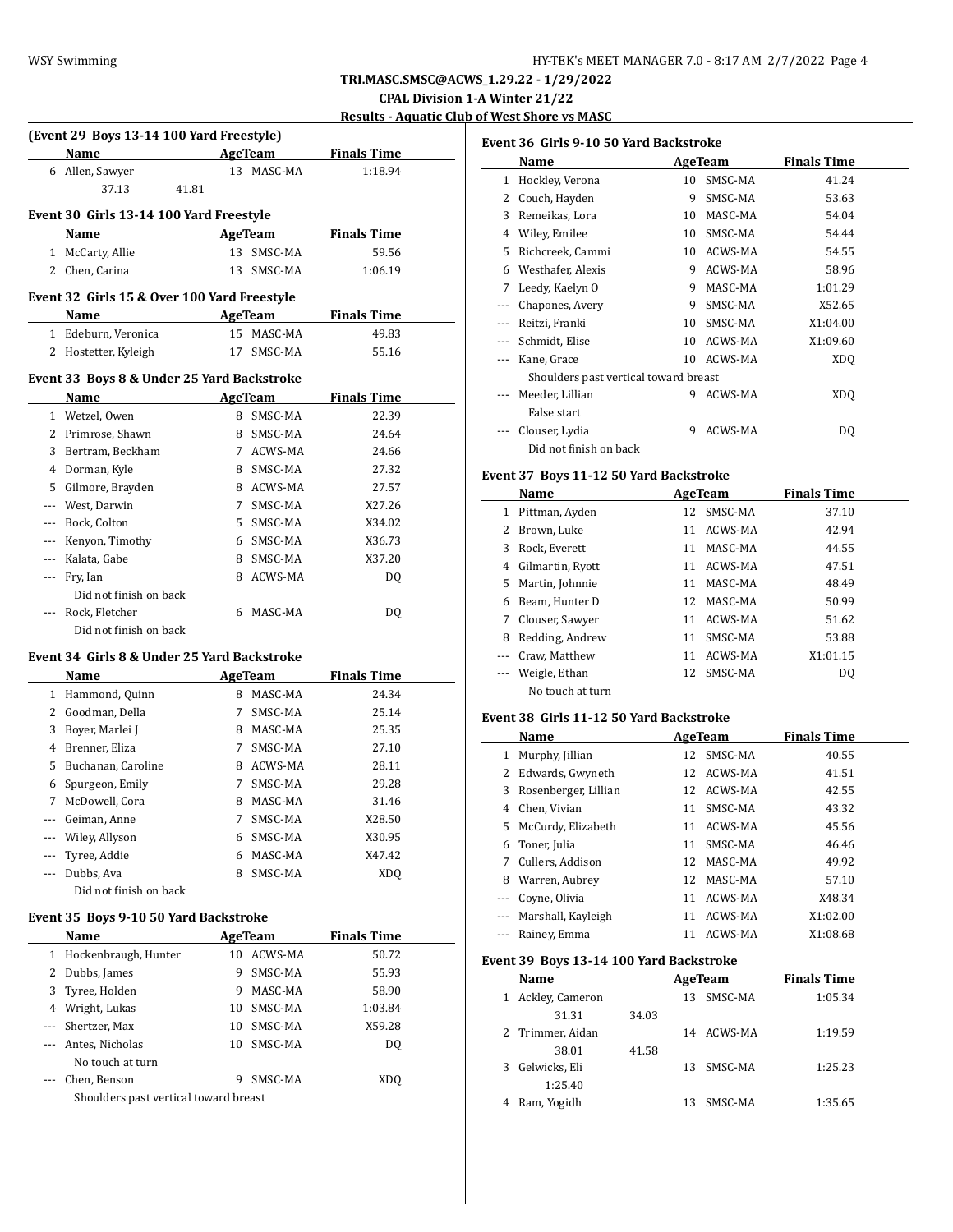## **CPAL Division 1-A Winter 21/22**

 $\overline{a}$ 

 $\overline{a}$ 

 $\overline{a}$ 

## **Results - Aquatic Club of West Shore vs MASC**

| (Event 39 Boys 13-14 100 Yard Backstroke)    |       |    |            |                    |  |
|----------------------------------------------|-------|----|------------|--------------------|--|
| Name AgeTeam                                 |       |    |            | <b>Finals Time</b> |  |
| 5 Hopkins, Elijah                            |       |    | 13 MASC-MA | 1:35.95            |  |
| 46.03                                        | 49.92 |    |            |                    |  |
| Event 40 Girls 13-14 100 Yard Backstroke     |       |    |            |                    |  |
| Name                                         |       |    | AgeTeam    | <b>Finals Time</b> |  |
| 1 Garman, Ella                               |       |    | 14 SMSC-MA | 1:24.38            |  |
| 41.43                                        | 42.95 |    |            |                    |  |
| 2 McCarty, Allie                             |       |    | 13 SMSC-MA | 1:36.20            |  |
| 46.11                                        | 50.09 |    |            |                    |  |
| Event 42 Girls 15 & Over 100 Yard Backstroke |       |    |            |                    |  |
| <b>Name</b>                                  |       |    | AgeTeam    | <b>Finals Time</b> |  |
| 1 Lenker, Haley                              |       |    | 16 SMSC-MA | 1:10.21            |  |
| 34.06                                        | 36.15 |    |            |                    |  |
| 2 Hostetter, Kyleigh                         |       | 17 | SMSC-MA    | 1:11.40            |  |
| 35.55                                        | 35.85 |    |            |                    |  |
| 3 Peterson, Rhiannon                         |       |    | 17 MASC-MA | 1:14.75            |  |
| 36.56                                        | 38.19 |    |            |                    |  |
| 4 Edeburn, Veronica                          |       |    | 15 MASC-MA | 1:43.27            |  |
| 50.86                                        | 52.41 |    |            |                    |  |
| Event 43 Boys 8 & Under 25 Yard Butterfly    |       |    |            |                    |  |
| Name                                         |       |    | AgeTeam    | <b>Finals Time</b> |  |
| 1 Bock, Tanner                               |       |    | 7 SMSC-MA  | 22.01              |  |
| 2 Lenda, Andrew                              |       |    | 8 ACWS-MA  | 22.64              |  |
| 3 Bertram, Beckham                           |       |    | 7 ACWS-MA  | 30.71              |  |
| --- Primrose, Shawn                          |       |    | 8 SMSC-MA  | DQ                 |  |
| Non-simultaneous arms                        |       |    |            |                    |  |
| --- West, Darwin                             |       |    | 7 SMSC-MA  | XD <sub>0</sub>    |  |
| Non-simultaneous touch                       |       |    |            |                    |  |
| --- Huffman, Abraham                         |       |    | 8 SMSC-MA  | DQ                 |  |
| <b>Alternating Kick</b>                      |       |    |            |                    |  |
|                                              |       |    |            |                    |  |
| Event 44 Girls 8 & Under 25 Yard Butterfly   |       |    |            |                    |  |
| Name                                         |       |    | AgeTeam    | <b>Finals Time</b> |  |
| 1 Spurgeon, Emily                            |       |    | 7 SMSC-MA  | 53.89              |  |
| --- Lemon, Catherine                         |       |    | 7 SMSC-MA  | DQ                 |  |
| One hand touch                               |       |    |            |                    |  |
| --- Boyer, Marlei J                          |       |    | 8 MASC-MA  | DO.                |  |
| <b>Alternating Kick</b>                      |       |    |            |                    |  |
| --- Geiman, Anne                             |       |    | 7 SMSC-MA  | DQ                 |  |
| One hand touch                               |       |    |            |                    |  |

#### **Event 45 Boys 9-10 50 Yard Butterfly**

|               | <b>Name</b>             |     | AgeTeam    | <b>Finals Time</b> |  |
|---------------|-------------------------|-----|------------|--------------------|--|
|               | Kimmel, Matthew         |     | SMSC-MA    | 43.42              |  |
| $\mathcal{L}$ | Bock, Owen              | 9   | SMSC-MA    | 47.76              |  |
|               | --- Antes, Nicholas     |     | 10 SMSC-MA | DO.                |  |
|               | <b>Alternating Kick</b> |     |            |                    |  |
|               | --- Wright, Lukas       | 10. | SMSC-MA    | XDO                |  |
|               | Kick breaststroke type  |     |            |                    |  |

#### **Event 46 Girls 9-10 50 Yard Butterfly**

| <b>Name</b>     | AgeTeam    | <b>Finals Time</b> |
|-----------------|------------|--------------------|
| 1 Kennedy, Mai  | 10 SMSC-MA | 39.64              |
| 2 Pittman, Ryle | 10 SMSC-MA | 42.82              |
| 3 Kozup, Peyton | 9 SMSC-MA  | 45.64              |

| 4 Peters, Adriana     |     | 10 ACWS-MA | 51.05  |
|-----------------------|-----|------------|--------|
| 5 Hollenshead, Sloane |     | MASC-MA    | 54.76  |
| 6 Miller, Isabella    | 10. | MASC-MA    | 57.12  |
| --- Remeikas, Lora    | 10  | MASC-MA    | X57.13 |
| --- Wiley, Emilee     | 10  | SMSC-MA    | XDO    |
| Alternating Kick      |     |            |        |

#### **Event 47 Boys 11-12 50 Yard Butterfly**

|    | <b>Name</b>       | AgeTeam    | <b>Finals Time</b> |  |
|----|-------------------|------------|--------------------|--|
|    | 1 Brenner, Jack   | 12 SMSC-MA | 35.36              |  |
|    | 2 Brown, Luke     | 11 ACWS-MA | 44.46              |  |
| 3. | Zeis, Logan       | 11 MASC-MA | 45.94              |  |
|    | 4 Redding, Andrew | 11 SMSC-MA | 46.85              |  |
| 5. | Martin, Johnnie   | MASC-MA    | 1:01.40            |  |

#### **Event 48 Girls 11-12 50 Yard Butterfly**

| <b>Name</b>        | AgeTeam    | <b>Finals Time</b> |
|--------------------|------------|--------------------|
| 1 Kozup, Jada      | 11 SMSC-MA | 34.55              |
| 2 Heyman, Piper    | 12 SMSC-MA | 37.61              |
| 3 Murphy, Jillian  | 12 SMSC-MA | 42.17              |
| 4 Edwards, Gwyneth | 12 ACWS-MA | 42.51              |

#### **Event 49 Boys 13-14 100 Yard Butterfly**

| Name                 |       | AgeTeam    | <b>Finals Time</b> |
|----------------------|-------|------------|--------------------|
| Ackley, Cameron<br>1 |       | 13 SMSC-MA | 1:12.12            |
| 32.10                | 40.02 |            |                    |
| 2 Trimmer, Aidan     |       | 14 ACWS-MA | 1:15.20            |
| 35.11                | 40.09 |            |                    |
| Shirk, Michael       |       | 14 SMSC-MA | 1:19.95            |
| 36.00                | 43.95 |            |                    |

## **Event 50 Girls 13-14 100 Yard Butterfly**

| <b>Name</b>    |       | AgeTeam    | <b>Finals Time</b> |  |
|----------------|-------|------------|--------------------|--|
| 1 Chen. Carina |       | 13 SMSC-MA | 1:30.27            |  |
| 43.64          | 46.63 |            |                    |  |

## **Event 51 Boys 15 & Over 100 Yard Butterfly**

| Name             |       | AgeTeam    | <b>Finals Time</b> |  |
|------------------|-------|------------|--------------------|--|
| 1 Dovey, William |       | 15 MASC-MA | 1:08.68            |  |
| 31.63            | 37.05 |            |                    |  |

## **Event 52 Girls 15 & Over 100 Yard Butterfly**

| Name                  |       | AgeTeam    | <b>Finals Time</b> |  |
|-----------------------|-------|------------|--------------------|--|
| 1 Green, Kortny M     |       | MASC-MA    | 1:10.81            |  |
| 32.69                 | 38.12 |            |                    |  |
| --- Edwards, Kelsie A |       | 17 ACWS-MA | DO                 |  |
| False start           |       |            |                    |  |

#### **Event 53 Boys 8 & Under 100 Yard IM**

| Name              |       | AgeTeam | <b>Finals Time</b> |
|-------------------|-------|---------|--------------------|
| 1 Bock, Tanner    |       | SMSC-MA | 1:50.42            |
| 52.38             | 58.04 |         |                    |
| 2 Hockley, Brooks |       | SMSC-MA | 1:58.60            |
| 59.60             | 59.00 |         |                    |

## **Event 55 Boys 9-10 100 Yard IM**

| <b>Name</b>       |       | AgeTeam   | <b>Finals Time</b> |  |
|-------------------|-------|-----------|--------------------|--|
| 1 Kimmel, Matthew |       | 9 SMSC-MA | 1:31.30            |  |
| 40.68             | 50.62 |           |                    |  |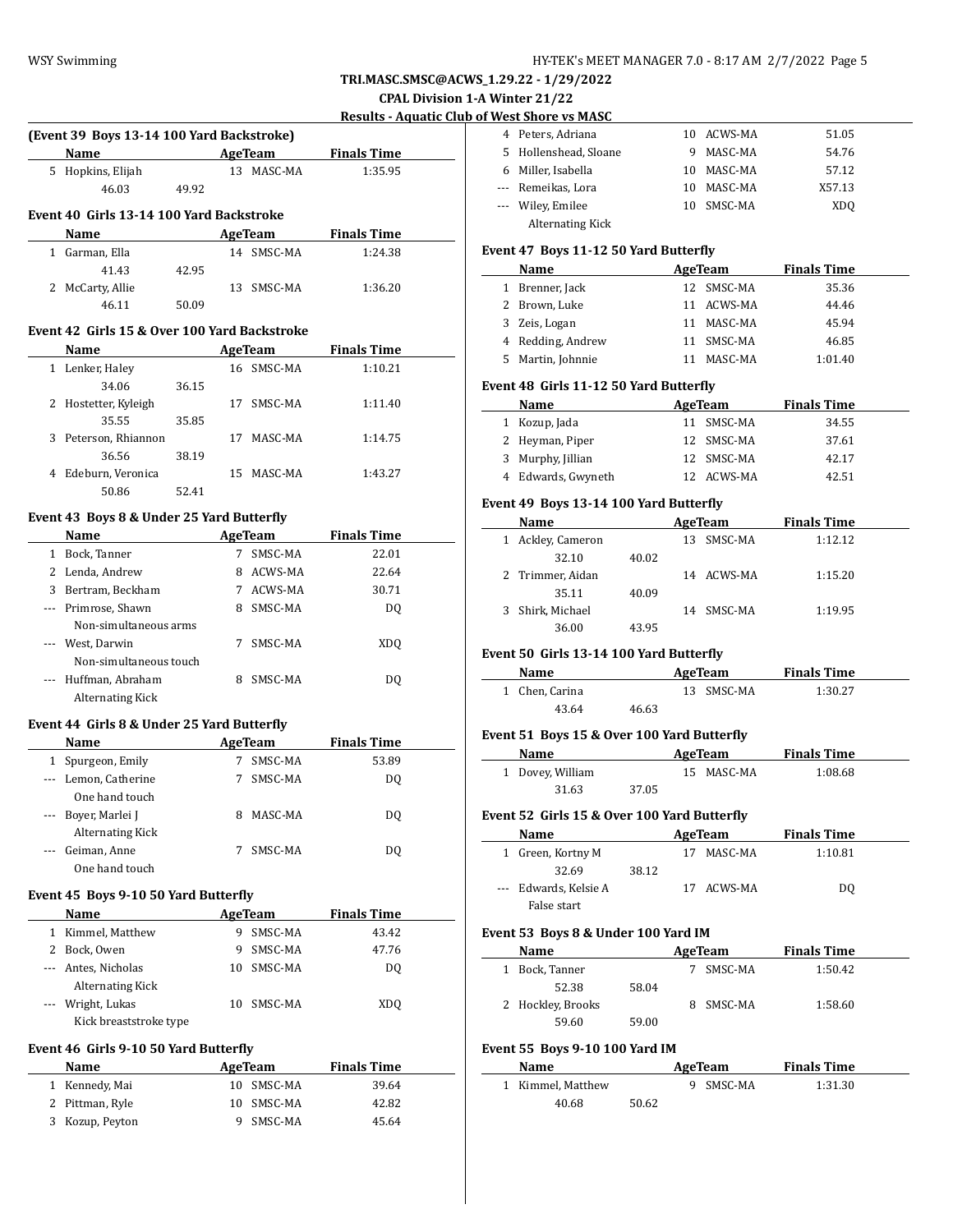## WSY Swimming **HY-TEK's MEET MANAGER 7.0 - 8:17 AM 2/7/2022** Page 6

**TRI.MASC.SMSC@ACWS\_1.29.22 - 1/29/2022**

**CPAL Division 1-A Winter 21/22**

**Results - Aquatic Club of West Shore vs MASC**

 $\overline{\phantom{a}}$ 

 $\sim$ 

## **(Event 55 Boys 9-10 100 Yard IM)**

| <b>Name</b>      |       | AgeTeam    | <b>Finals Time</b> |  |
|------------------|-------|------------|--------------------|--|
| 2 Dopp, Jackson  |       | ACWS-MA    | 1:38.20            |  |
| 47.53            | 50.67 |            |                    |  |
| 3 Kenyon, Brogan |       | 10 SMSC-MA | 1:44.55            |  |
| 50.42            | 54.13 |            |                    |  |

#### **Event 56 Girls 9-10 100 Yard IM**

|    | Name                |       |     | AgeTeam | <b>Finals Time</b> |  |
|----|---------------------|-------|-----|---------|--------------------|--|
| 1  | Lenker, Marissa     |       | 10. | SMSC-MA | 1:24.52            |  |
|    | 40.13               | 44.39 |     |         |                    |  |
| 2  | Kennedy, Mai        |       | 10  | SMSC-MA | 1:25.58            |  |
|    | 38.65               | 46.93 |     |         |                    |  |
| 3  | Kozup, Peyton       |       | 9   | SMSC-MA | 1:41.21            |  |
|    | 48.79               | 52.42 |     |         |                    |  |
| 4  | Peters, Adriana     |       | 10  | ACWS-MA | 1:42.66            |  |
|    | 48.06               | 54.60 |     |         |                    |  |
| 5. | Miller. Isabella    |       | 10  | MASC-MA | 1:51.27            |  |
|    | 52.26               | 59.01 |     |         |                    |  |
| 6  | Hollenshead, Sloane |       | 9   | MASC-MA | 1:52.31            |  |
|    | 53.56               | 58.75 |     |         |                    |  |

## **Event 57 Boys 11-12 100 Yard IM**

|          | <b>Name</b>                 |       |    | AgeTeam    | <b>Finals Time</b> |  |
|----------|-----------------------------|-------|----|------------|--------------------|--|
| 1        | Alsted, Ethan               |       |    | 12 ACWS-MA | 1:18.17            |  |
|          | 35.56                       | 42.61 |    |            |                    |  |
|          | 2 Pittman, Ayden            |       |    | 12 SMSC-MA | 1:18.40            |  |
|          | 36.76                       | 41.64 |    |            |                    |  |
| $\cdots$ | Shirk, Kyle                 |       | 11 | SMSC-MA    | DO.                |  |
|          | Not on back off wall - back |       |    |            |                    |  |
|          | 40.04                       |       |    |            |                    |  |

## **Event 58 Girls 11-12 100 Yard IM**

|   | Name               |       | AgeTeam |            | <b>Finals Time</b> |  |
|---|--------------------|-------|---------|------------|--------------------|--|
| 1 | Kozup, Jada        |       | 11      | SMSC-MA    | 1:23.31            |  |
|   | 40.01              | 43.30 |         |            |                    |  |
| 2 | Garman, Liv        |       |         | 12 SMSC-MA | 1:26.34            |  |
|   | 42.15              | 44.19 |         |            |                    |  |
| 3 | McCurdy, Elizabeth |       | 11      | ACWS-MA    | 1:35.49            |  |
|   | 44.94              | 50.55 |         |            |                    |  |
| 4 | Chen, Vivian       |       | 11      | SMSC-MA    | 1:37.20            |  |
|   | 44.41              | 52.79 |         |            |                    |  |

#### **Event 59 Boys 13-14 200 Yard IM**

| <b>Name</b>      |       |    | AgeTeam |       | <b>Finals Time</b> |
|------------------|-------|----|---------|-------|--------------------|
| 1 Trimmer, Aidan |       | 14 | ACWS-MA |       | 2:48.07            |
| 34.27            | 42.00 |    | 51.71   | 40.09 |                    |
| 2 Zheng, Victor  |       | 13 | SMSC-MA |       | 2:50.25            |
| 36.99            | 44.77 |    | 50.10   | 38.39 |                    |
| Hopkins, Elijah  |       | 13 | MASC-MA |       | 3:08.08            |
| 42.26            | 51.40 |    | 51.39   | 43.03 |                    |
|                  |       |    |         |       |                    |

## **Event 60 Girls 13-14 200 Yard IM**

| Name             |       | AgeTeam |            | <b>Finals Time</b> |  |
|------------------|-------|---------|------------|--------------------|--|
| 1 Rost. Toireann |       |         | 14 SMSC-MA | 2:49.47            |  |
| 36.25            | 47.58 |         | 47.78      | 37.86              |  |

| Event 62 Girls 15 & Over 200 Yard IM |  |  |  |
|--------------------------------------|--|--|--|
|                                      |  |  |  |

| Name                 |       | AgeTeam    |       | <b>Finals Time</b> |
|----------------------|-------|------------|-------|--------------------|
| 1 Lenker, Haley      |       | 16 SMSC-MA |       | 2:36.38            |
| 34.32                | 38.26 | 47.75      | 36.05 |                    |
| 2 Peterson, Rhiannon |       | MASC-MA    |       | 2:44.44            |
| 37.75                | 39.27 | 46.51      | 40.91 |                    |

## **Event 63 Boys 8 & Under 100 Yard Freestyle Relay**

|   | Team                  | Relav             | <b>Finals Time</b>    |
|---|-----------------------|-------------------|-----------------------|
| 1 | ACWS-MA               |                   | 1:29.39               |
|   | 1) Bertram, Beckham 7 |                   | 2) Gilmore, Brayden 8 |
|   | 3) Fry, Ian 8         |                   | 4) Lenda, Andrew 8    |
|   | 51.94<br>37.45        |                   |                       |
| 2 | SMSC-MA               |                   | 1:29.48               |
|   | 1) Wetzel, Owen 8     |                   | 2) Hockley, Brooks 8  |
|   | 3) Huffman, Abraham 8 | 4) Dorman, Kyle 8 |                       |
|   | 1:30.56               |                   |                       |
| 3 | SMSC-MA               | R                 | 1:42.65               |
|   | 1) Primrose, Shawn 8  | 2) West, Darwin 7 |                       |
|   | 3) Kenyon, Kieran 8   |                   | 4) Kenyon, Timothy 6  |
|   | 44.83<br>57.82        |                   |                       |

# **Event 64 Girls 8 & Under 100 Yard Freestyle Relay**

| Team                 |       | Relav                 | <b>Finals Time</b> |
|----------------------|-------|-----------------------|--------------------|
| SMSC-MA              |       |                       | 1:52.16            |
| 1) Spurgeon, Emily 7 |       | 2) Lemon, Catherine 7 |                    |
| 3) Goodman, Della 7  |       | 4) Lebo, Paulina 8    |                    |
| 1:10.13              | 42.03 |                       |                    |

## **Event 65 Boys 9-10 200 Yard Freestyle Relay**

| Team                 |       | Relav                 | <b>Finals Time</b> |
|----------------------|-------|-----------------------|--------------------|
| SMSC-MA              |       |                       | 3:03.18            |
| 1) Kenyon, Brogan 10 |       | 2) Dubbs, James 9     |                    |
| 3) Chen, Benson 9    |       | 4) Antes, Nicholas 10 |                    |
| 40.81                | 50.84 | 42.00                 | 49.53              |

## **Event 66 Girls 9-10 200 Yard Freestyle Relay**

|  | Team                                            |         | Relay                  | <b>Finals Time</b>     |
|--|-------------------------------------------------|---------|------------------------|------------------------|
|  | 1 SMSC-MA                                       |         |                        | 2:24.61                |
|  | 1) Kennedy, Mai 10                              |         |                        | 2) Kozup, Peyton 9     |
|  | 3) Hockley, Verona 10                           |         |                        | 4) Lenker, Marissa 10  |
|  | 35.82                                           | 43.02   | 31.63                  | 34.14                  |
|  | 2 ACWS-MA                                       |         |                        | 2:59.17                |
|  | 1) Galeano, Tatum 10                            |         | 2) Westhafer, Alexis 9 |                        |
|  | 3) Clouser, Lydia 9                             |         | 4) Kane, Grace 10      |                        |
|  | 40.75                                           | 46.16   | 50.46                  | 41.80                  |
|  | 3 SMSC-MA                                       |         | R                      | 3:01.56                |
|  | 1) Chapones, Avery 9<br>3) Couch, Hayden 9      |         | 2) Wiley, Emilee 10    |                        |
|  |                                                 |         |                        | 4) Pittman, Ryle 10    |
|  | 1:40.36                                         | 55.21   | 26.14                  |                        |
|  | 4 ACWS-MA                                       |         | B                      | 3:54.94                |
|  | 1) Buchanan, Caroline 8<br>3) Schmidt, Elise 10 |         | 2) Meeder, Lillian 9   |                        |
|  |                                                 |         |                        | 4) Richcreek, Cammi 10 |
|  | 1:05.60                                         | 1:03.45 | 1:20.26                | 25.63                  |